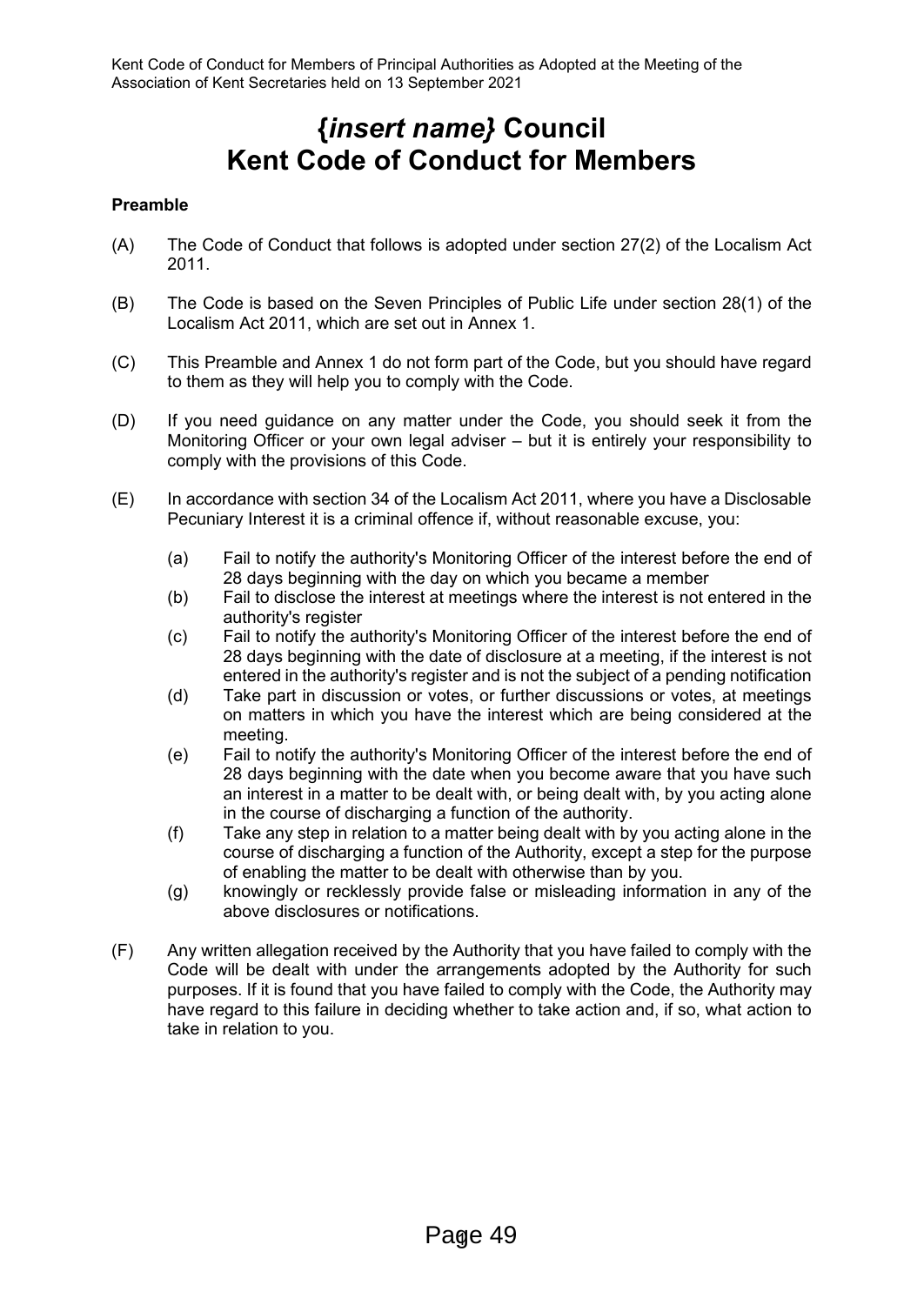# **THE CODE**

#### **1. Interpretation**

In this Code:

**"Associated Person"** means (either in the singular or in the plural):

- (a) a family member or any other person or body with whom you have a close association, including your spouse, civil partner, or somebody with whom you are living as a husband or wife, or as if you are civil partners; or
- (b) any person or body who employs or has appointed you or such persons, any firm in which you or they are a partner, or any company of which you or they are directors; or
- (c) any person or body in whom you or such persons have a beneficial interest in a class of securities exceeding the nominal value of £25,000; or
- (d) any body of which you are in a position of general control or management and to which you are appointed or nominated by the Authority; or
- (e) any body in respect of which you are in a position of general control or management:
	- (i) exercising functions of a public nature; or
	- (ii) directed to charitable purposes; or
	- (iii) one of whose principal purposes includes the influence of public opinion or policy (including any political party or trade union).

**"Authority"** means *{insert name}* Council.

**"Authority Function"** means any one or more of the following interests that relate to the functions of the Authority:

- (a) housing where you are a tenant of the Authority provided that those functions do not relate particularly to your tenancy or lease; or
- (b) school meals or school transport and travelling expenses where you are a parent or guardian of a child in full time education, or are a parent governor of a school, unless it relates particularly to the school which your child attends;
- (c) statutory sick pay under Part XI of the Social Security Contributions and Benefits Act 1992 - where you are in receipt of, or are entitled to the receipt of, such pay;
- (d) an allowance, payment or indemnity given to members of the Authority;
- (e) any ceremonial honour given to members of the Authority;
- (f) setting council tax or a precept under the Local Government Finance Act 1992.

**"Code"** means this Code of Conduct.

**"Co-opted Member"** means a person who is not an elected member of the Authority but who is a member of:

- (a) any committee or sub-committee of the Authority, or
- (b) and represents the Authority on, any joint committee or joint sub-committee of the Authority; and
- (c) who is entitled to vote on any question that falls to be decided at any Meeting.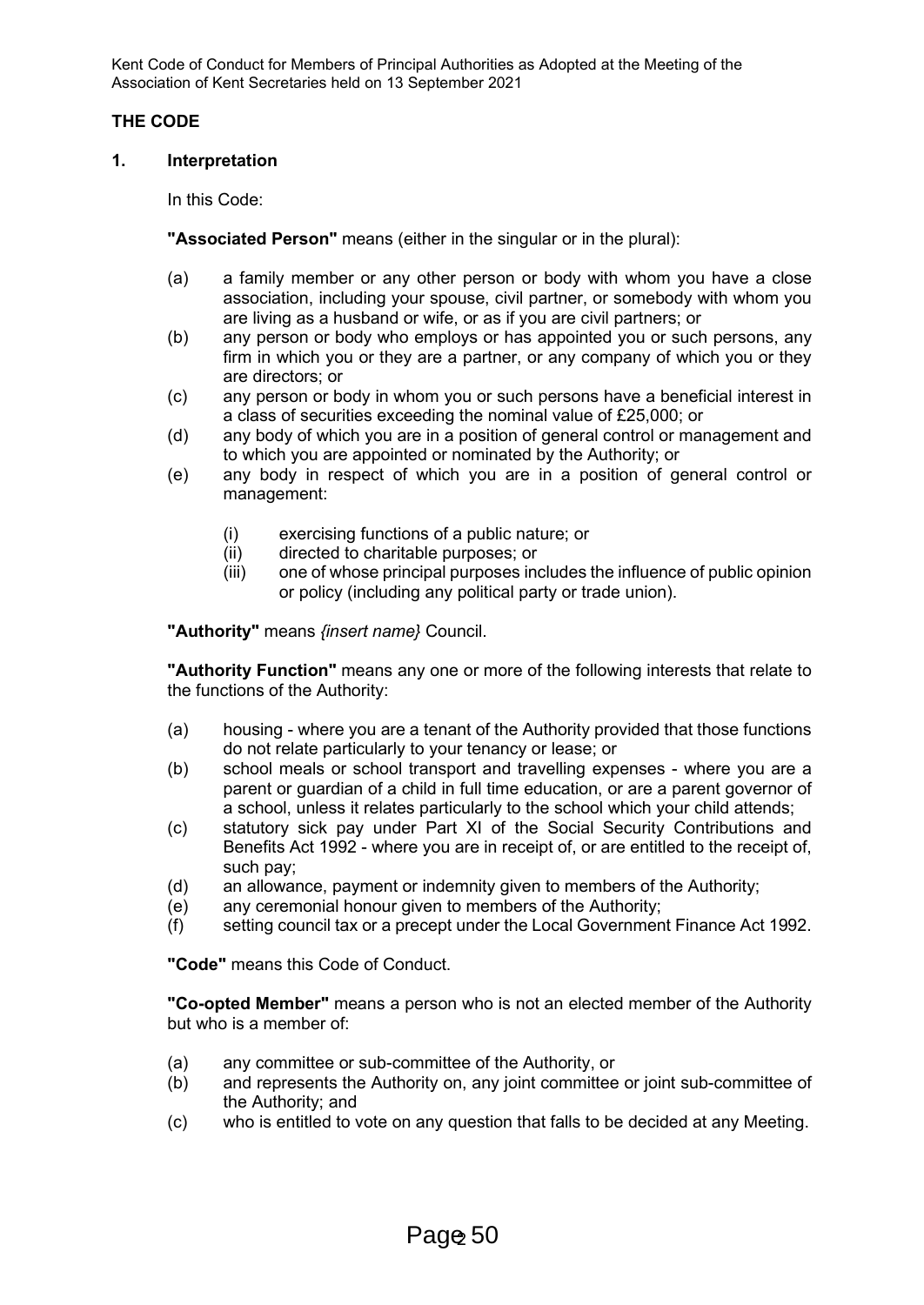**"Disclosable Pecuniary Interest"** means those interests of a description specified in regulations made by the Secretary of State (as amended from time to time) as set out in Annex 2 and where either it is:

- (a) your interest or<br>(b) an interest of  $\nu$
- an interest of your spouse or civil partner, a person with whom you are living as husband and wife, or a person with whom you are living as if you were civil partners and provided you are aware that the other person has the interest.

**"Interests"** means Disclosable Pecuniary Interests and Other Significant Interests.

**"Meeting"** means any meeting of:

- (a) the Authority;
- (b) the executive of the Authority;
- (c) any of the Authority's or its executive's committees, sub-committees, joint committees and/or joint sub-committees.

**"Member"** means a person who is a member of the Authority and includes a Co-opted Member.

**"Other Significant Interest"** means an interest (other than a Disclosable Pecuniary Interest or an interest in an Authority Function) in any business of the Authority which:

- (a) may reasonably be regarded as affecting the financial position of yourself and/or an Associated Person to a greater extent than the majority of:
	- (i) other council tax payers, ratepayers or inhabitants of the electoral division or ward, as the case may be, affected by the decision; or
	- (ii) (in other cases) other council tax payers, ratepayers or inhabitants of the Authority's area; or
- (b) relates to the determination of your application (whether made by you alone or jointly or on your behalf) for any approval, consent, licence, permission or registration or that of an Associated Person;

and where, in either case, a member of the public with knowledge of the relevant facts would reasonably regard the interest as being so significant that it is likely to prejudice your judgment of the public interest.

**"Register of Members' Interests"** means the Authority's register of Disclosable Pecuniary Interests established and maintained by the Monitoring Officer under section 29 of the Localism Act 2011.

**"Sensitive Interest"** means information, the details of which, if disclosed, could lead to you or a person connected with you being subject to violence or intimidation.

# **Scope**

- **2.** (1) You must comply with this Code whenever you act in your official capacity as a Member or Co-opted Member of the Authority.
	- (2) This Code applies to all forms of communication and interaction including social media.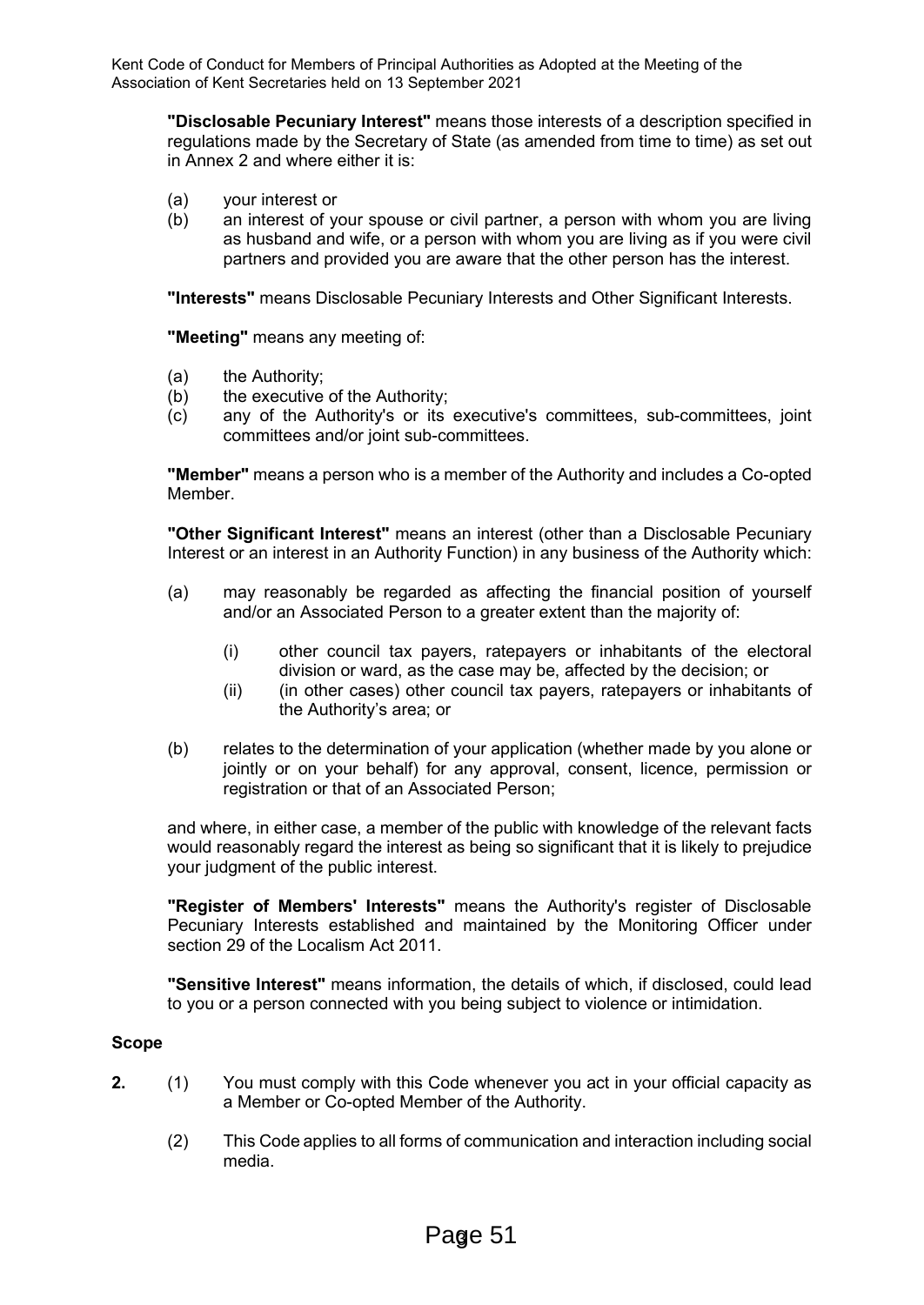# **General obligations**

- **3.** (1) You must, when using or authorising the use by others of the resources of the Authority:
	- (a) act in accordance with the Authority's reasonable requirements; and
	- (b) ensure that such resources are not used improperly for political purposes (including party political purposes).

# (2) You must not:

- (a) bully any person or carry out any act of harassment. For the purposes of this paragraph bullying and harassment shall be construed as follows:-
	- (i) the Advisory, Conciliation and Arbitration Service (ACAS) characterises bullying as offensive, intimidating, malicious or insulting behaviour, an abuse or misuse of power through means that undermine, humiliate, denigrate or injure the recipient. Their website contains examples;
	- (ii) harassment will be have the meaning set out in The Protection from Harassment Act 1997 and other relevant legislation.
- (b) intimidate or attempt to intimidate any person who is or is likely to be a complainant, a witness, or involved in the administration of any investigation or proceedings, in relation to an allegation that a Member (including yourself) has failed to comply with this Code;
- (c) do anything that compromises, or is likely to compromise, the impartiality or integrity of those who work for, or on behalf of, the Authority;
- (d) disclose information given to you in confidence by anyone, or information acquired by you which you believe, or ought reasonably to be aware, is of a confidential nature, except where:
	- (i) you have the written consent of a person authorised to give it; or  $(i)$  vou are required by law to do so; or
	- (ii) you are required by law to do so; or<br>(iii) the disclosure is made to a third
	- the disclosure is made to a third party for the purpose of obtaining professional advice provided that the third party agrees not to disclose the information to any other person; or
	- (iv) the disclosure is:
		- reasonable and in the public interest; and
		- made in good faith and in compliance with the reasonable requirements of the Authority;
- (e) disclose information which is exempt information within the meaning of Part VA Local Government Act 1972 or The Local Authorities (Executive Arrangements) (Meetings and Access to Information) (England) Regulations 2012;
- (f) prevent another person from gaining access to information to which that person is entitled by law;
- (g) conduct yourself in a manner which could reasonably be regarded as bringing your office or the Authority into disrepute;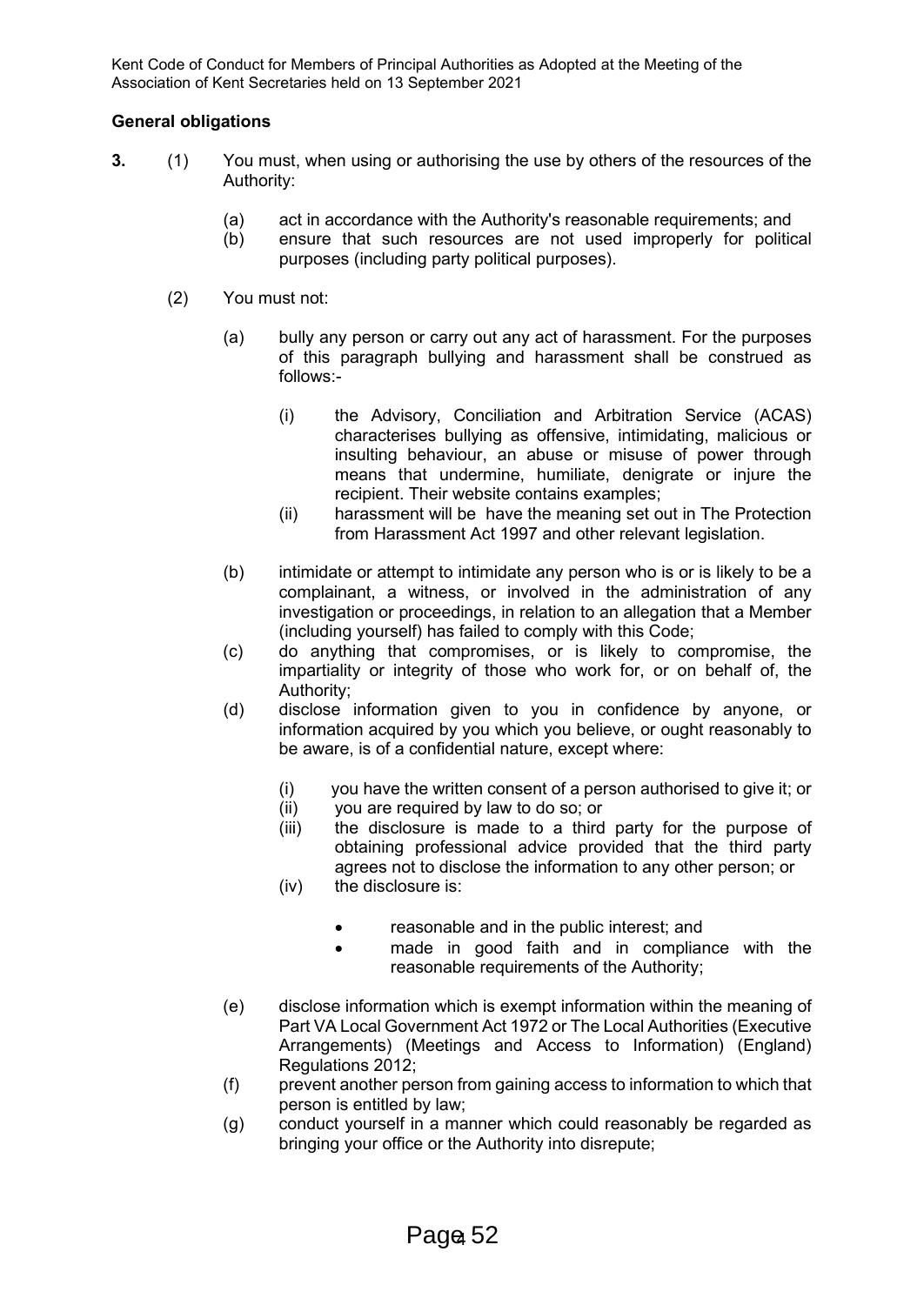- (h) use or attempt to use your position as a Member improperly to confer on or secure for yourself or any other person, an advantage or disadvantage.
- (3) Where you have not undertaken training relating to conduct matters, you shall not be able to use this as a defence where a complaint has been made.
- (4) You must cooperate with any Code of Conduct investigation and/or determination

# **Registering Disclosable Pecuniary Interests**

- **4.** (1) You must, before the end of 28 days beginning with the day you become a Member or Co-opted Member of the Authority, or before the end of 28 days beginning with the day on which this Code takes effect (whichever is the later), notify the Monitoring Officer of any Disclosable Pecuniary Interest.
	- (2) In addition, you must, before the end of 28 days beginning with the day you become aware of any new Disclosable Pecuniary Interest or change to any interest already registered, register details of that new interest or change, by providing written notification to the Monitoring Officer.
	- (3) Where you have a Disclosable Pecuniary Interest in any matter to be dealt with, or being dealt with, by you acting alone in the course of discharging a function of the Authority (including making a decision in relation to the matter), then if the interest is not registered in the Register of Members' Interests and is not the subject of a pending notification, you must notify the Monitoring Officer before the end of 28 days beginning with the day you become aware of the existence of the interest.

#### **Declaring Interests**

- **5**. (1) Whether or not a Disclosable Pecuniary Interest has been entered onto the Register of Members' Interests or is the subject of a pending notification, you must comply with the disclosure procedures set out below.
	- (2) Where you are present at a Meeting and have a Disclosable Pecuniary Interest or Other Significant Interest in any matter to be considered, or being considered, at the Meeting, you must:
		- (a) disclose the Interest; and
		- (b) explain the nature of that Interest at the commencement of that consideration or when the Interest becomes apparent (subject to paragraph 6, below); and unless you have been granted a dispensation or are acting under paragraph 5(4):
		- (c) not participate in any discussion of, or vote taken on, the matter at the Meeting; and
		- (d) withdraw from the Meeting room in accordance with the Authority's Procedure Rules whenever it becomes apparent that the business is being considered; and
		- (e) not seek improperly to influence a decision about that business.
	- (3) Where you have a Disclosable Pecuniary Interest or Other Significant Interest in any business of the Authority where you are acting alone in the course of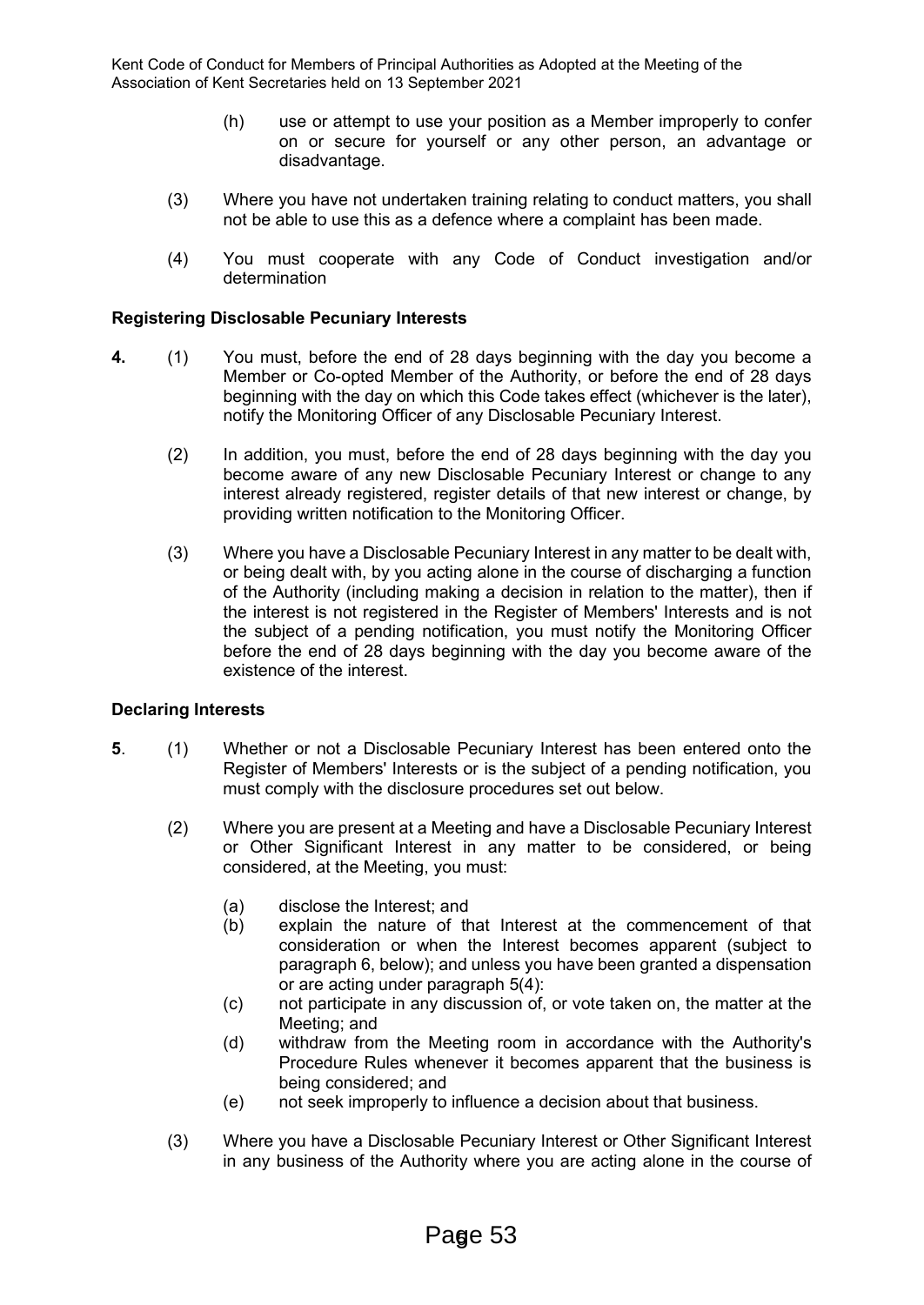discharging a function of the Authority (including making an executive decision), you must:

- (a) notify the Monitoring Officer of the interest and its nature as soon as it becomes apparent; and
- (b) not take any steps, or any further steps, in relation to the matter except for the purpose of enabling the matter to be dealt with otherwise than by you; and
- (c) not seek improperly to influence a decision about the matter.
- (4) Where you have an Other Significant Interest in any business of the Authority, you may attend a Meeting but only for the purpose of making representations, answering questions or giving evidence relating to the business, provided that the public are also allowed to attend the Meeting for the same purpose. Having made your representations, given evidence or answered questions you must:
	- (a) not participate in any discussion of, or vote taken on, the matter at the Meeting; and
	- (b) withdraw from the Meeting room in accordance with the Authority's Procedure Rules.

# **Sensitive Interests**

- **6.** (1) Where you consider that the information relating to any of your Disclosable Pecuniary Interests is a Sensitive Interest, and the Monitoring Officer agrees, the Monitoring Officer will not include details of the Sensitive Interest on any copies of the Register of Members' Interests which are made available for inspection or any published version of the Register, but may include a statement that you have an interest, the details of which are withheld under this paragraph.
	- (2) You must, before the end of 28 days beginning with the day you become aware of any change of circumstances which means that information excluded under paragraph 6(1) is no longer a Sensitive Interest, notify the Monitoring Officer asking that the information be included in the Register of Members' Interests.
	- (3) The rules relating to disclosure of Interests in paragraphs 5(2) and (3) will apply, save that you will not be required to disclose the nature of the Sensitive Interest, but merely the fact that you hold an interest in the matter under discussion.

# **Gifts and Hospitality**

- **7.** (1) You must, before the end of 28 days beginning with the day of receipt/acceptance, notify the Monitoring Officer of any gift, benefit or hospitality with an estimated value of £100 or more, or a series of gifts, benefits and hospitality from the same or an associated source, with an estimated cumulative value of £100 or more, which are received and accepted by you (in any one calendar year) in the conduct of the business of the Authority, the business of the office to which you have been elected or appointed or when you are acting as representative of the Authority. You must also register the source of the gift, benefit or hospitality.
	- (2) Where any gift, benefit or hospitality you have received or accepted relates to any matter to be considered, or being considered at a Meeting, you must disclose at the commencement of the Meeting or when the interest becomes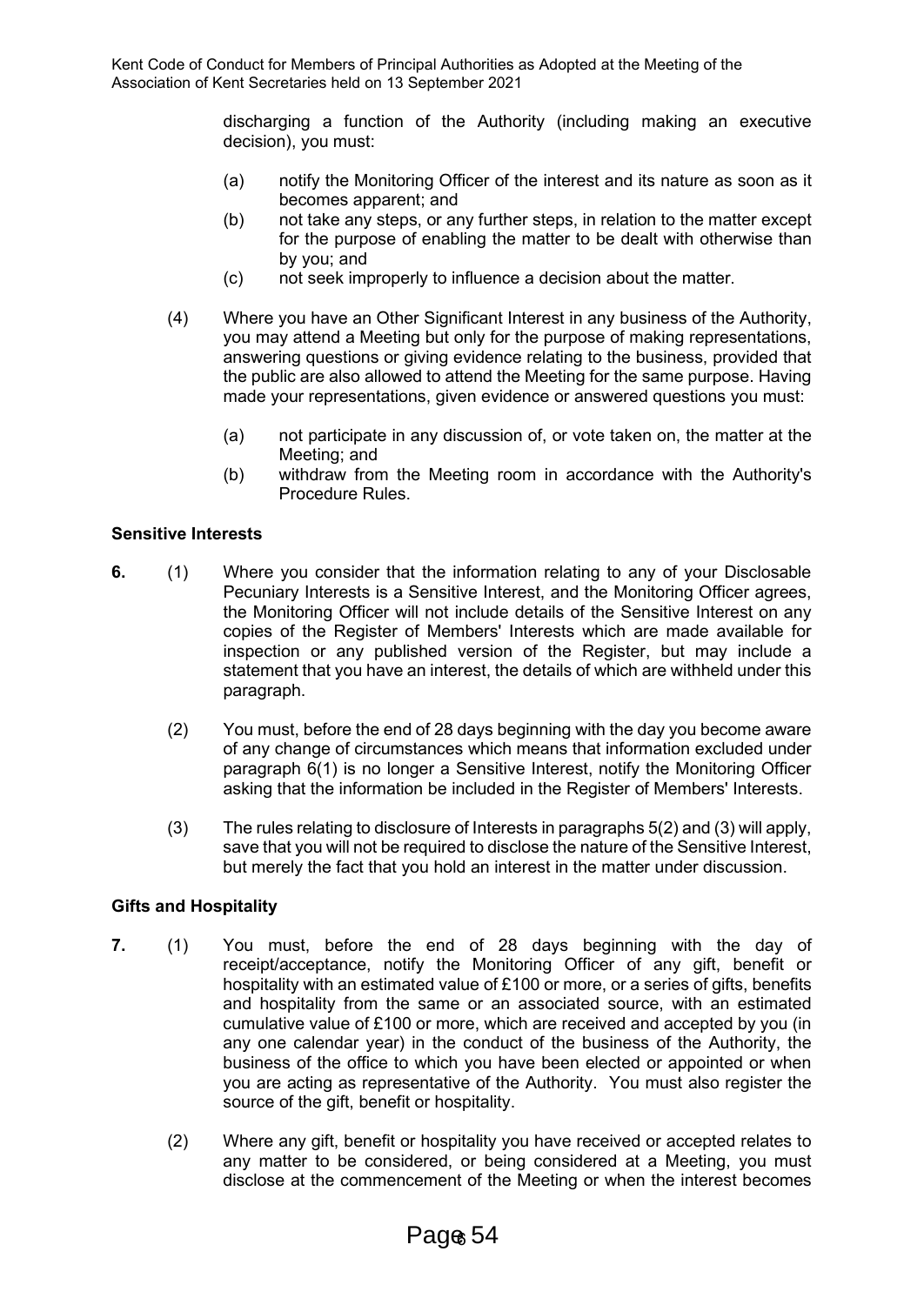> apparent, the existence and nature of the gift, benefit or hospitality, the person or body who gave it to you and how the business under consideration relates to that person or body. You may participate in the discussion of the matter and in any vote taken on the matter, unless you have an Other Significant Interest, in which case the procedure in paragraph 5 above will apply.

- (3) You must continue to disclose the existence and nature of the gift, benefit or hospitality at a relevant Meeting, for 3 years from the date you first registered the gift, benefit or hospitality.
- (4) The duty to notify the Monitoring Officer does not apply where the gift, benefit or hospitality comes within any description approved by the Authority for this purpose.

# **Dispensations**

- **8.** (1) The *[Standards]* Committee, or any sub-committee of the *[Standards]* Committee, or the Monitoring Officer (where authorised) may, on a written request made to the Monitoring Officer (as appointed Proper Officer for the receipt of applications for dispensation) by a Member with an Interest, grant a dispensation relieving the Member from either or both of the restrictions on participating in discussions and in voting (referred to in paragraph 5 above).
	- (2) A dispensation may be granted only if, after having had regard to all relevant circumstances, the *[Standards]* Committee, its sub-committee, or the Monitoring Officer (where authorised) considers that:
		- (a) without the dispensation the number of persons prohibited from participating in any particular business would be so great a proportion of the body transacting the business as to impede the transaction of the business; or
		- (b) without the dispensation, the representation of different political groups on the body transacting any particular business would be so upset as to alter the likely outcome of any vote relating to the business; or
		- (c) granting the dispensation is in the interests of persons living in the Authority's area; or
		- (d) without the dispensation each member of the Authority's executive would be prohibited from participating in any particular business to be transacted by the Authority's executive; or
		- (e) it is otherwise appropriate to grant a dispensation.
	- (3) A dispensation must specify the period for which it has effect, and the period specified may not exceed four years.
	- (4) Paragraph 5 above does not apply in relation to anything done for the purpose of deciding whether to grant a dispensation under this paragraph 8.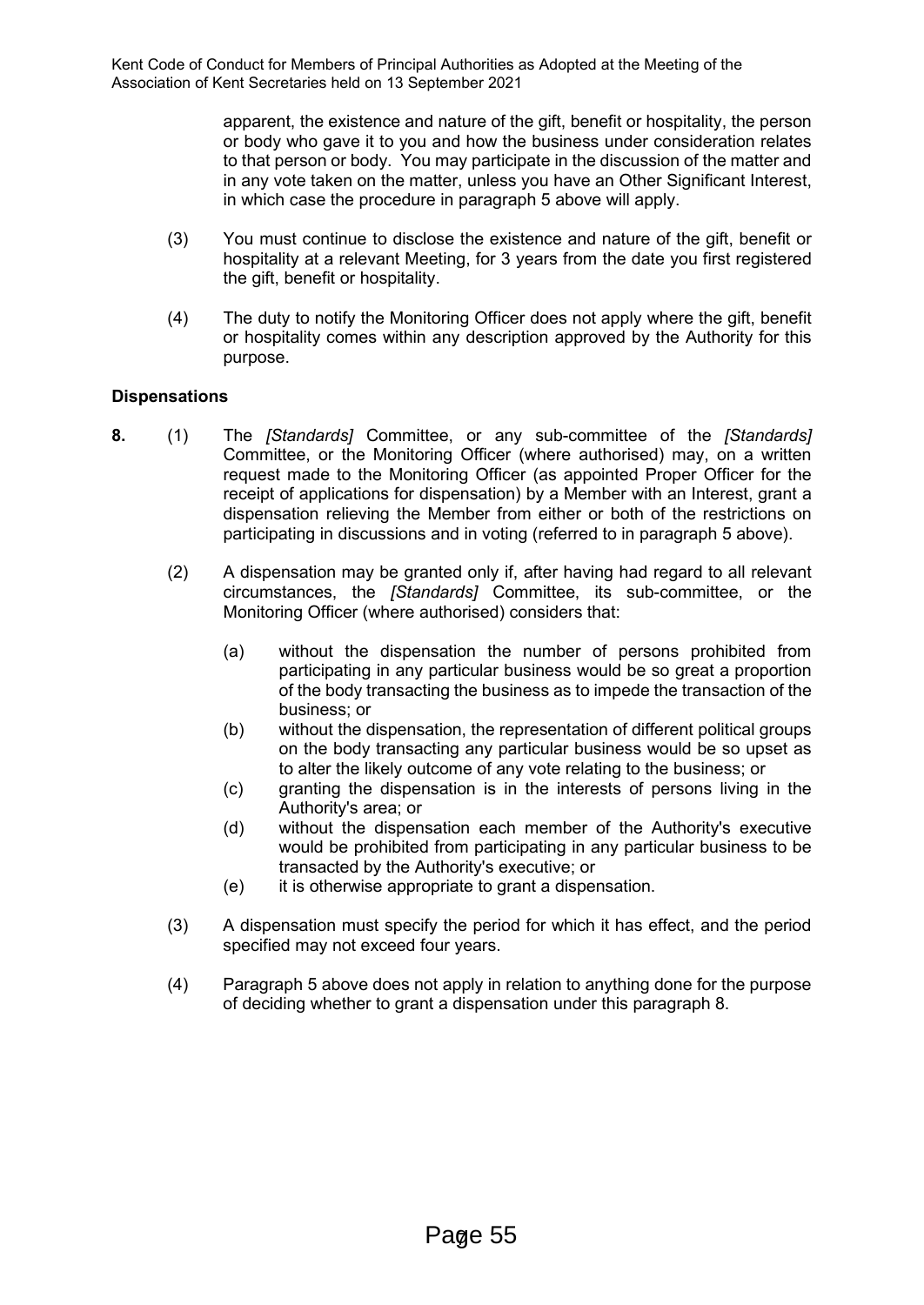**ANNEX 1**

# **THE SEVEN PRINCIPLES OF PUBLIC LIFE**

In accordance with the Localism Act 2011, and in order to help maintain public confidence in this Authority, you are committed to behaving in a manner that is consistent with the following principles. However, it should be noted that these Principles do not create statutory obligations for Members and do not form part of the Code. It follows from this that the Authority cannot accept allegations that they have been breached. The definitions of the Principles are as below, or as set out on the website of the Committee on Standards in Public Life.

**SELFLESSNESS**: Holders of public office should act solely in terms of the public interest.

**INTEGRITY**: Holders of public office must avoid placing themselves under any obligation to people or organisations that might try inappropriately to influence them in their work. They should not act or take decisions in order to gain financial or other material benefits for themselves, their family, or their friends. They must disclose and resolve any interests and relationships.

**OBJECTIVITY**: Holders of public office must act and take decisions impartially, fairly and on merit, using the best evidence and without discrimination or bias.

**ACCOUNTABILITY**: Holders of public office are accountable to the public for their decisions and actions and must submit themselves to the scrutiny necessary to ensure this.

**OPENNESS**: Holders of public office should act and take decisions in an open and transparent manner. Information should not be withheld from the public unless there are clear and lawful reasons for so doing.

**HONESTY:** Holders of public office should be truthful.

.

**LEADERSHIP:** Holders of public office should exhibit these principles in their own behaviour. They should actively promote and robustly support the principles and be willing to challenge poor behaviour wherever it occurs.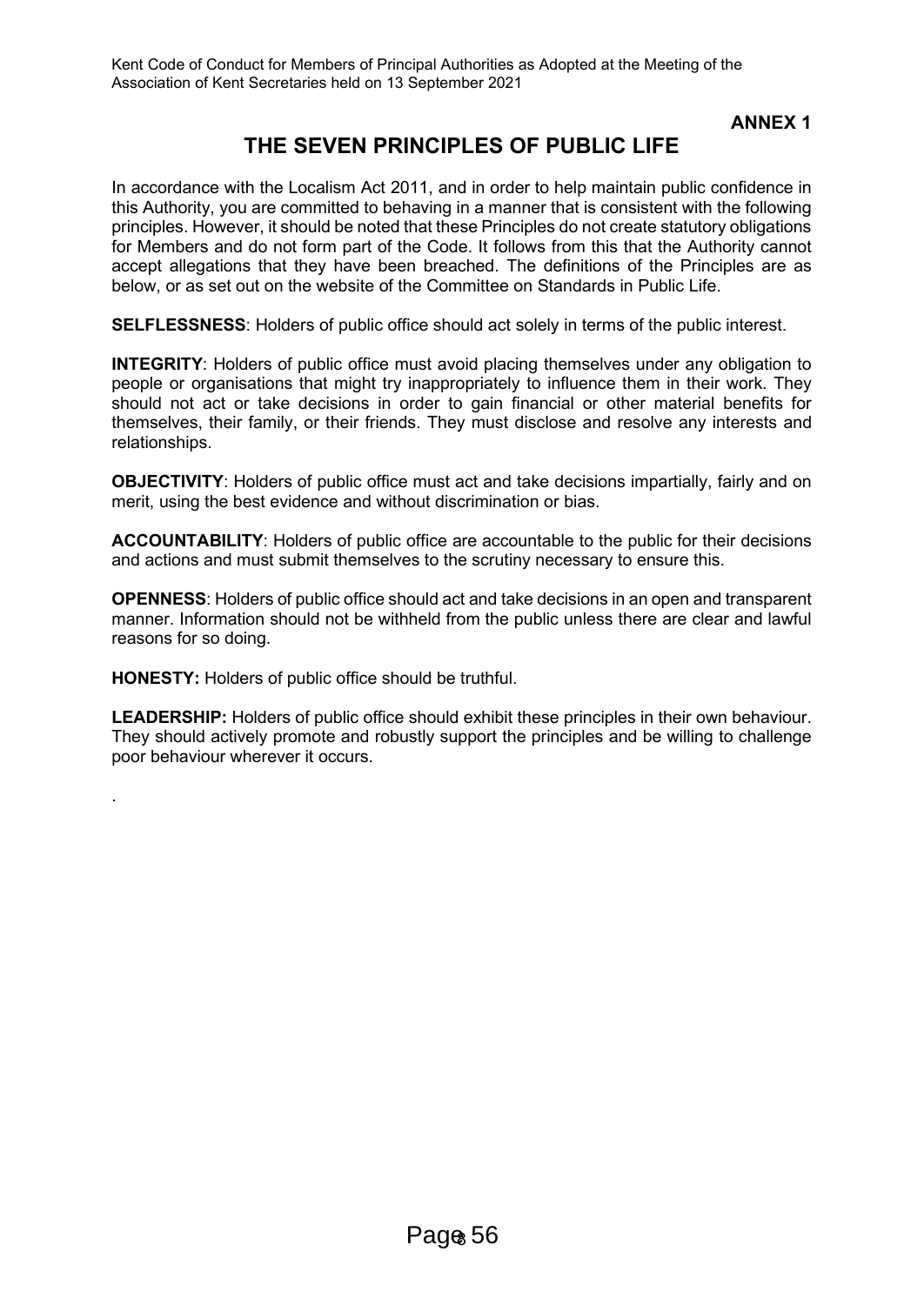# **ANNEX 2**

#### **Disclosable Pecuniary Interests, as prescribed by regulations, are as follows:**

The descriptions on Disclosable Pecuniary Interests are subject to the following definitions:

**"the Act"** means the Localism Act 2011

**"body in which the relevant person has a beneficial interest"** means a firm in which the relevant person is a partner or a body corporate of which the relevant person is a director, or in the securities of which the relevant person has a beneficial interest

**"director"** includes a member of the committee of management of an industrial and provident society

**"land"** excludes an easement, servitude, interest or right in or over land which does not carry with it a right for the relevant person (alone or jointly with another) to occupy the land or to receive income

**"M"** means a member of the relevant authority

**"member"** includes a co-opted member

**"relevant authority"** means the authority of which M is a member

**"relevant period"** means the period of 12 months ending with the day on which M gives a notification for the purposes of section 30(1), or section 31(7), as the case may be, of the Act

**"relevant person"** means M or any other person referred to in section 30(3)(b) of the Act (the Member's spouse, civil partner, or somebody with whom they are living as a husband or wife, or as if they were civil partners).

**"securities"** means shares, debentures, debenture stock, loan stock, bonds, units of a collective investment scheme within the meaning of the Financial Services and Markets Act 2000 and other securities of any description, other than money deposited with a building society

| <b>Interest</b>                                         | <b>Description</b>                                                                                                                                                                                                                                                                                                                                                                                                                        |
|---------------------------------------------------------|-------------------------------------------------------------------------------------------------------------------------------------------------------------------------------------------------------------------------------------------------------------------------------------------------------------------------------------------------------------------------------------------------------------------------------------------|
| Employment, office,<br>trade, profession or<br>vacation | Any employment, office, trade, profession or vocation carried on for<br>profit or gain.                                                                                                                                                                                                                                                                                                                                                   |
| Sponsorship                                             | Any payment or provision of any other financial benefit (other than<br>from the relevant authority) made or provided within the relevant<br>period in respect of any expenses incurred by M in carrying out<br>duties as a member, or towards the election expenses of M.<br>This includes any payment or financial benefit from a trade union<br>within the meaning of the Trade Union and Labour Relations<br>(Consolidation) Act 1992. |
| Contracts                                               | Any contract which is made between the relevant person (or a body<br>in which the relevant person has a beneficial interest) and the<br>relevant authority:<br>(a) under which goods or services are to be provided or works are<br>to be executed; and<br>(b) which has not been fully discharged.                                                                                                                                       |